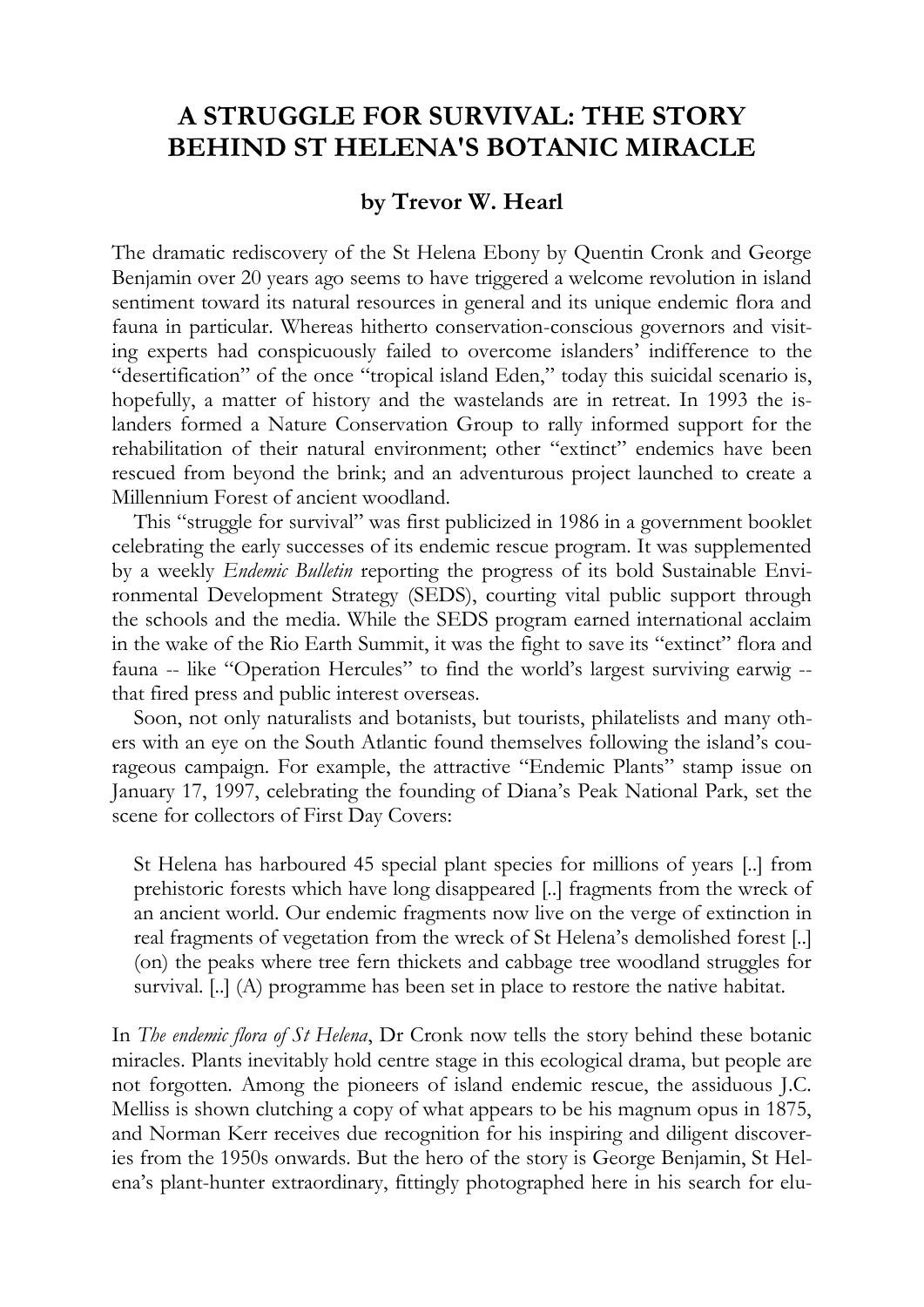sive endemics at the end of a rope, "botanizing the cliffs" where even goats dare not trespass. Saving a species from extinction may depend on propagating from literally the last living specimen, a perilous process in every sense. Readers are taken through the island's centuries of despoliation by man and his goats, when wood for fuel and timber were taken without thought for the morrow, though, as Dr Cronk explains in one of his interesting sub-themes, islanders selected indigenous woods skilfully enough for housebuilding.

Visitors have always been intrigued by St Helena's unique plant life, whether from curiosity or the more serious concerns of the natural scientist long before Victorian tourists panted along the paths to the peaks, passengers from the old East Indiamen had been carried up to the "cabbage-tree lands" in tonjons by slaves to admire the endemic flora of the ridges. But islanders, with a few notable exceptions, never held their habitat in such veneration and as imported timber came into general use, the endemics lost all local value. As recently as 1937, within living memory, Philip Gosse was shocked to see how "rapacious flax growers hacked down and grubbed up wild olive, tree ferns, cabbage trees, lobelia and everything else which God planted there." Today, guided by Dr Cronk's Oxford protégé, Dr Rebecca Cairns-Wicks, visitors can see the reverse process in action. The invasive flax is being grubbed up to allow nature to re-establish her ancient groves, an act of incarnation which, in former times and other climes, would have been invested with almost religious significance. But this eleventh hour reprieve has left the endemic habitat very fragile, and Dr Cronk suggests that casual visitors "inspect the endemic plants in gardens and arboreta," though not, I hope, before they, and the many new "St Helena-watchers" caught on the World Wide Web, have first enjoyed exploring the pages of this book.

This is an essential, as well as fascinating, contribution to island literature, both for its authoritative text and its inspiring message of success against the odds, with all the makings of a future folk-legend. It covers botanical exploration and island ecology, followed by a close look at the endemics, enhanced by 25 colourful portraits, meticulously painted from life by Leslie Ninnes during her three-year residence in the 1980s. Experts interested in "remarkable plants and the evolution and conservation of island floras" will find all the data they need, in discreet footnotes, bibliography, index and glossary, including a succinct comparison with Ascension Island where, incidentally, the author's forebear, Hedley Cronk, wrought a remarkable transformation on Green Mountain during his 26-year stint (1896-1922) at the island's incredible farm. But this elegant volume, a worthy product from the late specialist South Atlantic publisher, Anthony Nelson, is not only for experts. It should grace the bookshelves of every serious follower of St Helena's fortunes, for the botanical miracles which it describes will surely emerge as St Helena's future claim to fame.

Cronk, Q.C.B. *The endemic flora of St Helena* [with colour plates painted by Lesley Ninnes]. (Oswestry, United Kingdom: Anthony Nelson Publishers, 2000). Hardback, 119 pp, with pictorial dust jacket, 25 full-page colour plates, numerous other illustrations. ISBN 0 904614 35 2,  $\dot{f}$  30.